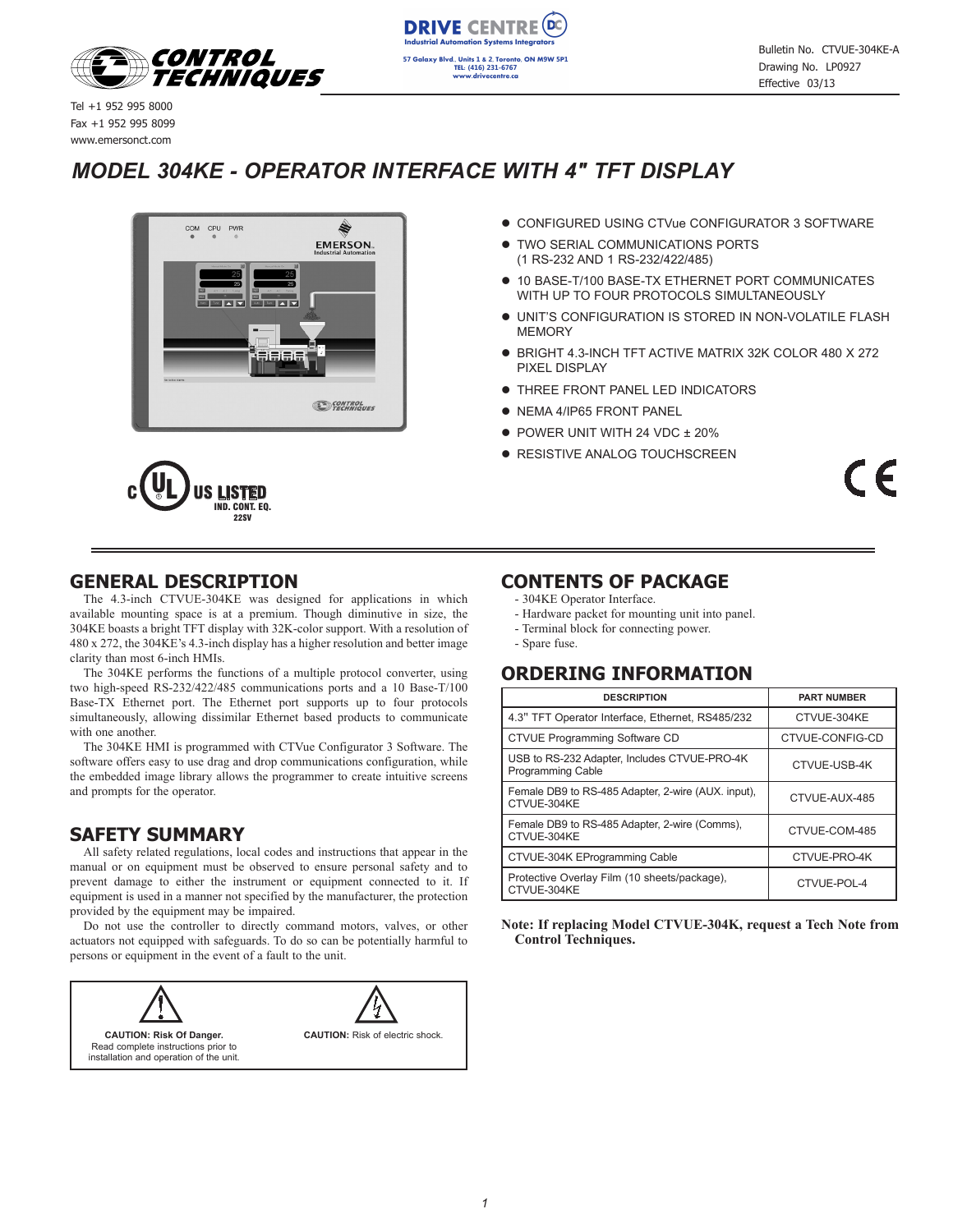# **Specifications**

#### 1. **POWER REQUIREMENTS**:

Must use Class 2 or SELV rated power supply. Power connection via removable three position terminal block. Supply Voltage: 24 VDC ±20%, Class 2 Maximum Power: 250 mA @ 24 VDC Fused: Fast-blow 1.25 A, 5x20 mm

2. **LCD DISPLAY**:

| <b>SIZE</b>           | $4.3$ -inch          |
|-----------------------|----------------------|
| <b>TYPE</b>           | <b>TFT</b>           |
| <b>COLORS</b>         | 32K                  |
| <b>PIXELS</b>         | 480 X 272            |
| <b>BRIGHTNESS</b>     | $500 \text{ cd/m}^2$ |
| <b>BACKLIGHT TYPE</b> | I FD                 |
| <b>BACKLIGHT LIFE</b> | 30,000 HR TYP.       |

3. **TOUCHSCREEN**: Four-wire resistive analog

4. **MEMORY**: 128 MB of non-volatile flash memory

5. **COMMUNICATIONS**: Two Serial Ports - One RS-232 port, one RS-232/422/485

**Serial Ports**: Format and Baud Rates for each port are individually software programmable up to 115,200 baud.

#### 6. **ENVIRONMENTAL CONDITIONS**:

- **Operating Temperature Range**: 0 to 45°C **Operating and Storage Humidity**: 10-90% relative humidity (noncondensing) from 0 to 45°C.
- **Vibration**: Operational 10 to 25 Hz in X, Y, Z direction for 30 minutes, 2 g. 7. **CERTIFICATIONS AND COMPLIANCES**:
- **SAFETY**
- UL Listed, File #E302106

UL Type 4 Indoor Use Only Enclosure rating (Face only)

- IP65 Enclosure rating (Face only) **ELECTROMAGNETIC COMPATIBILITY**
- Complies with EN 55022: 2006, Class A, EN6100-3-2:2006, EN6100-3-
- 3:1995+A1:2001+A2:2005 standards 8. **CONNECTIONS**: Compression cage-clamp terminal block. Wire Gage: 12-28 AWG copper wire
- Communications: DB9M connection
- 9. **CONSTRUCTION**: Plastic enclosure with NEMA 4/IP65 front panel when properly installed.
- 10. **WEIGHT**: 9.4 oz (270 g)

## **DIMENSIONS In inches (mm)**



# **Installing and Powering the 304KE**

# **MOUNTING INSTRUCTIONS**

The unit can be mounted into enclosures with a depth of 4". It is recommended that the unit be mounted on the front panel of a steel enclosure. Allow clearance of 1" around the sides of the unit for the mounting hardware. Allow 2.5" along the bottom edge if using Control Techniques' communication cables.

Place the unit in the panel cutout. Slide clamps into the four holes provided at the top and bottom of the case. Tighten the clamping screws in an even pattern until the unit is secured in the panel. Caution: Do not over tighten the clamps. To seal to NEMA4 specifications, all supplied mounting clamps must be used. (Torque is 2.6 – 3.5 in/lb.) The panel must not flex more than 0.010".

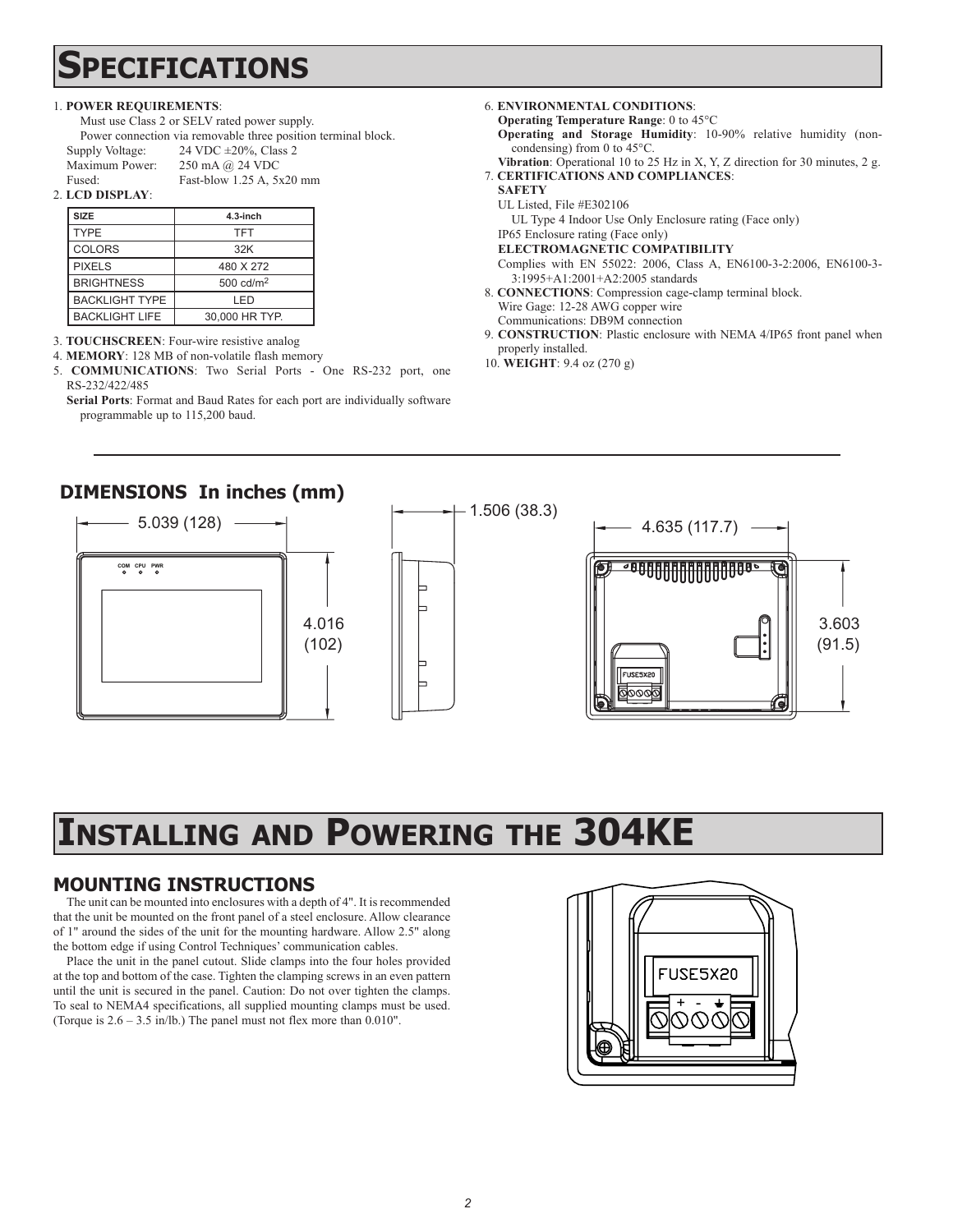# **POWER SUPPLY REQUIREMENTS**

The 304KE requires a 24 VDC  $\pm 20\%$  power supply. Please take care to observe the following points:

- The wire used to connect the operator interface's power supply should be at least 22-gage wire. If a longer cable run is used, a heavier gage wire should be used. The routing of the cable should be kept away from large contactors, inverters, and other devices which may generate significant electrical noise.
- A power supply with a Class 2 or SELV rating is to be used. A Class 2 or SELV power supply provides isolation to accessible circuits from hazardous voltage levels generated by a mains power supply due to single faults. SELV is an acronym for "safety extra-low voltage." Safety extra-low voltage circuits shall exhibit voltages safe to touch both under normal operating conditions and after a single fault, such as a breakdown of a layer of basic insulation or after the failure of a single component has occurred.



# **Communicating With the 304KE**

The 304KE has two serial ports combined into a single DB9-M connector.

#### **PC (RS-232)**



| ۰9    | <b>PIN</b>     | <b>SYMBOL</b> | COM1 (RS-485)<br>4 wire |       |          | COM1 (RS-485) COM1 (RS-232) COM3 (RS-485) |
|-------|----------------|---------------|-------------------------|-------|----------|-------------------------------------------|
|       |                | <b>RxA</b>    | Rx-                     | Data- |          |                                           |
|       | $\overline{2}$ | <b>RxB</b>    | $Rx+$                   | Data+ |          |                                           |
|       | 3              | <b>TxA</b>    | Tx-                     |       |          |                                           |
|       | $\overline{4}$ | <b>TxB</b>    | $Tx+$                   |       |          |                                           |
| 6     | 5              | <b>GND</b>    | Signal Ground           |       |          |                                           |
|       | 6              | Tx            |                         |       | Transmit |                                           |
|       | $\overline{7}$ | <b>RxA</b>    |                         |       |          | Data-                                     |
|       | 8              | <b>RxB</b>    |                         |       |          | Data+                                     |
| DB9-M | 9              | <b>Rx</b>     |                         |       | Receive  |                                           |
|       |                |               |                         |       |          |                                           |

#### **PC CONNECTION**

Configuration files are downloaded to the 304KE via the PC port, which can be connected to a computer via various cables.